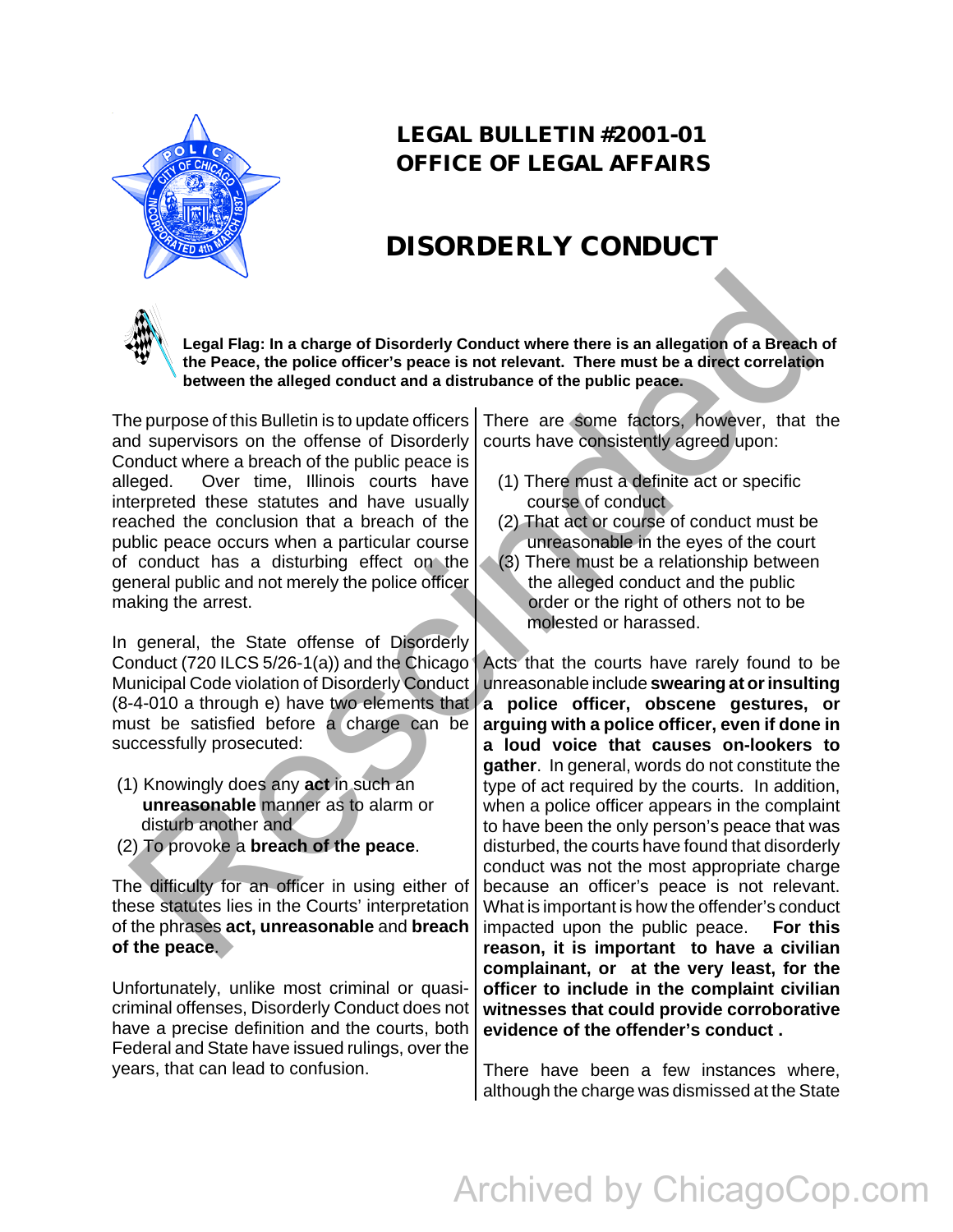level, the officers were able to prevail in a Federal court civil suit where they had signed a complaint. For example, in Lester v. City of Chicago (1987) two officers arrested a woman inside a police station for the offense of disorderly conduct. The testimony at trial indicated that her loud yelling, screaming, pushing of other civilians and general combative behavior had reached the level where the desk personnel were unable to conduct any of their normal business activities. The court commented that sufficient evidence existed for a jury to have found that the officers had probable cause to arrest the woman for disorderly conduct.

In contrast, in the 1967 case of Landry v.

Daley, the defendant was arrested after he had attempted to obtain a seat in City Hall Chambers to hear the voting on a petition being presented there. When the officer told him on several occasions that there were no seats available and asked him to leave, the defendant refused. The testimony of the officer was that he arrested the defendant because he concluded that the defendant's cumulative conduct that morning demonstrated an intent to be disruptive. However, there was no corroborative evidence that the defendant's conduct had any disturbing effect upon anyone else present that day. The court found that the officer's assumption that there was "an intent to be disruptive" was insufficient to show a breach of the peace. Issuary of the control and the detection of the control of the method of the method of the detection of the detection of the method of the method of the method of the method of the method of the method of the control of t

In Cook County, State judges routinely tend to dismiss Disorderly Conduct cases, regardless of the underlying facts, where the officer is the complainant and there does not appear to have been any act that caused a breach of the peace. Unfortunately, this can have repercussions for both the City and the officers later if the defendant files a complaint or civil suit.

The Department has advised Watch Commanders to read the officers' complaints carefully to make sure that the activity of the offender is accurately stated, that the activity is  $\vert$  staff attorney in the Office of Legal Affairs.

an actual violation and that the offender is then charged appropriately.

In those cases where the officer's appearance is required in court, the officer should arrive early enough to make his/her presence known to the prosecutor. In some cases, it may be possible for the prosecutor to obtain a stipulation that the defendant committed the offending conduct in exchange for the dismissal. The officer should check with the prosecutor to see if that would be appropriate in his/her case.

By carefully analyzing a situation on the street, a police officer will probably be able to use a number of alternative statutes. In some instances, however, the officer may simply be unable to make an arrest because either there is no civilian willing to sign a complaint or the subject's actions are not against the law.

Some alternative statutes that may be applicable instead of Disorderly Conduct are listed below:

(1) Aggravated Assault - 720 ILCS 5/12-2

- (2) Assault 720 ILCS 5/12-1
- (3) Casting Refuse & Liquids Mun. Code 10-8-48
- (4) Obstructing Person on Highway 625 ILCS 5/11-1416
- (5) Obstruction of Traffic Mun. Code 9-40-130
- (6) Reckless Conduct 720 ILCS 5/12-5
- (7) Resisting or Obstructing a Police Officer 720 ILCS 5/31-1
- (8) Soliciting Unlawful Business Mun. Code 10-8-515
- (9) Throwing Objects on Athletic Fields Mun. Code- 8-4-190

This is not an exhaustive list of possible alternative charges. Once the officer has determined that an actual offense has been committed, a careful reading of both the Illinois Criminal Statutes and the Chicago Municipal Code should reveal an appropriate charge.

Author: This bulletin was prepared by Sandy Brode, a former Cook County Assistant State's Attorney, who is a

## Archived by ChicagoCop.com